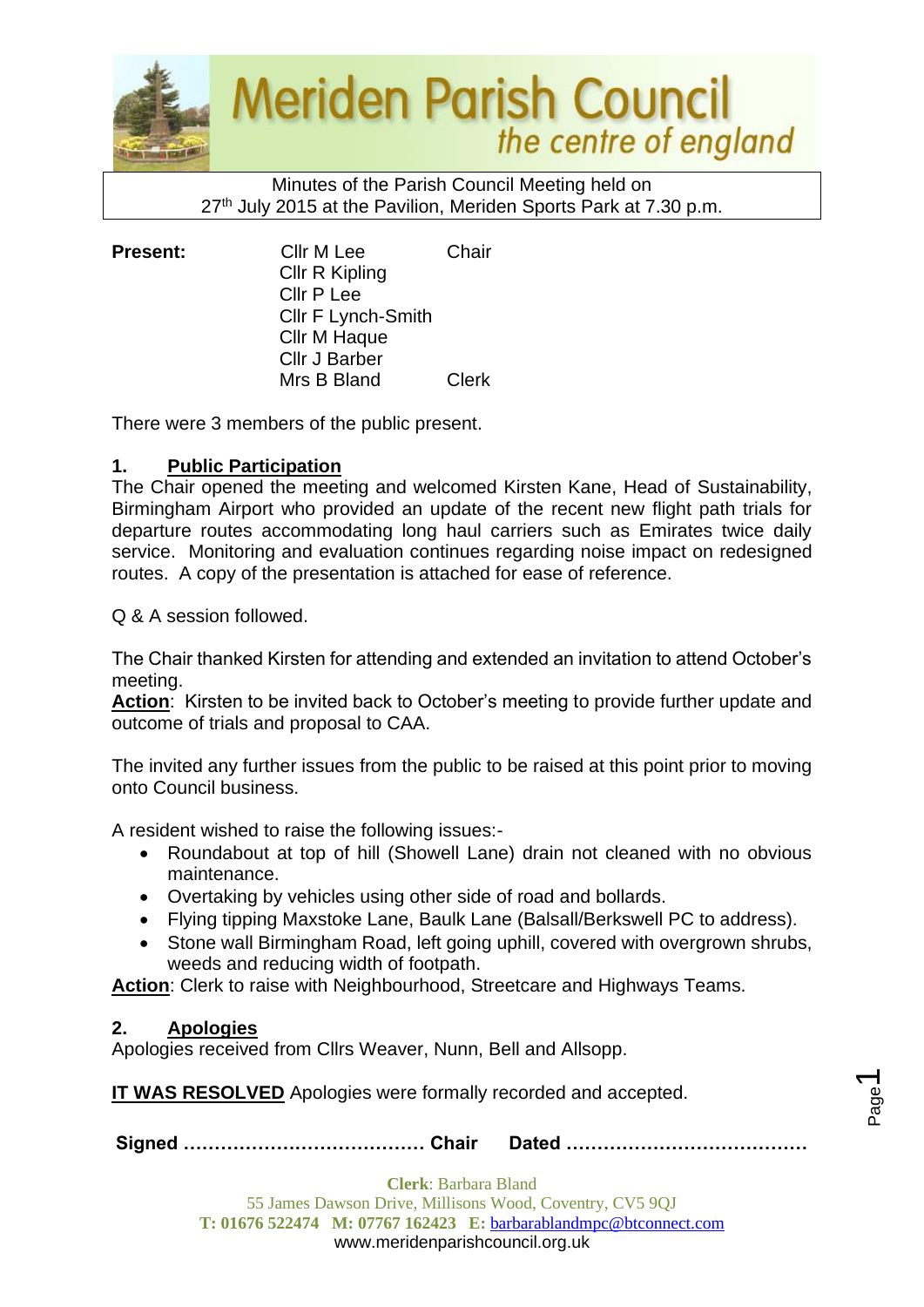

## **Declarations of Interest**

3a To declare any personal interests in items on the agenda and their nature. There was nothing to declare.

3b To declare any prejudicial interests in items on the agenda and their nature There was nothing to declare.

## **4. Minutes**

The minutes of the Parish Council meeting held on 22nd June 2015 were considered and agreed.

**IT WAS RESOLVED** Cllr Kipling proposed acceptance of the minutes of Parish Council meeting 22nd June 2015. Cllr P Lee seconded this proposal.

Matters/actions arising: All as per agenda and standing items.

## **5. Finance**

5.1 Approve July Payments

Members received payments for Parish Council and Sports Park for approval. Cllr Lee proposed approval, seconded by Cllr Haque.

**IT WAS RESOLVED** Members approved July payments of £4,163.78 for Parish Council and £9,391.95 for Sports Park.

5.2 "August Holiday" with Delegated Powers to Finance Committee

Members considered the request for an "August holiday" and agreed in principle with delegated powers to finance committee for August payments approval. Additionally Members considered Chair's request for Clerk's remuneration to reflect recent qualification attained with approval received for delegated powers to finance committee for payment approval.

**IT WAS RESOLVED** Members approved delegated powers to finance committee for August payments approval.

### **6. Progress Reports**

6.1 Village Hall Management Committee

Cllr Lynch-Smith reported that all is going well with the next Big Picture Show booked for September.

### 6.2 War Memorials

Cllr P Lee reported that arrangements are in process for road closure for Remembrance Sunday Service.

**Action: Cllr P Lee**

**Signed ………………………………… Chair Dated …………………………………**

Page  $\boldsymbol{\sim}$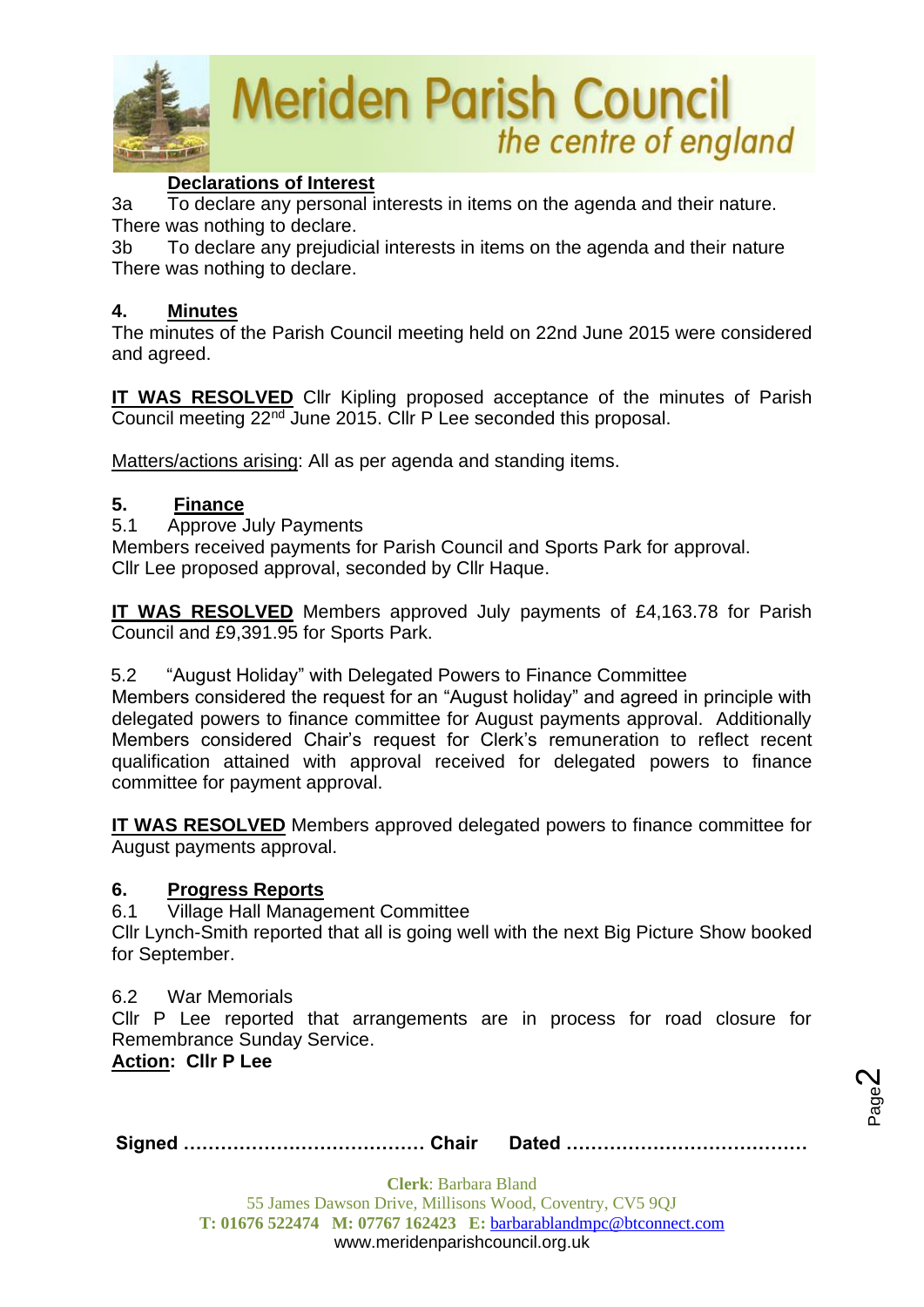

## 6.3 Meriden Pool

Cllr Lynch-Smith stated that with the lack of action by SMBC regarding the decimation of the boundary between bungalow and Pool, a precedent has been set for members of the public or the Parish Council to clear away or remove trees at will! The Clerk advised that the programme of works for pollarding and removal of new tree growth is in process with SMBC contractors. Cllr Haque asked for an update re sponsorship of the Pool project; the Clerk advised a tentative discussion has taken place with the Manor Hotel and quarry operators are keen to get involved too either with financial support or material/labour support. The project will remain a work in progress for 2016. **Action:** The Clerk will monitor and liaise with interested parties and SMBC officers.

## 6.4 Allotments

The Chair advised latest update of site meeting held with Taylor Wimpey on 26<sup>th</sup> June confirmed by email below from Rachel Bristow as follows:-

## *"Hello All,*

*Following the meeting we had Friday on the closeout meeting for Meriden with both the Parish Council and Management Company, there are few things that need to be addressed.*

*As per my previous correspondence with Barbara (see attached), we have no obligation to do any more than what is agreed in the S106. In the fifth schedule – allotments section, the following statements were included;*

*1.1.1 Two dedicated parking spaces for use by holders of an allotment which will be provided on a first come first served basis*

*We have included the two spaces and the legal handover needs to be agreed between the Management Company and Parish Council for access rights for both this and the storage facility. As it stands, the management company are taking control of this land as it is outside of the allotment area. We have agreed to provide a sign to highlight that the two spaces are dedicated to allotment holders only and paint NO PARKING within the turning head to prevent unauthorised parking.*

*1.1.2 The provision of water butts with each water butt to serve two allotment plots*

*The arrangement for delivery of the water butts needs to be addressed to Barba ra. Phil can you advise? The Parish Council were under the impression that at some point, we were providing a water connection. We have enhanced the fact that this is out of our control and was never formally agreed.*

*1.1.3 The provision of a secure storage facility for the use of holders of the allotments the size and location of which to be agreed as part of the scheme*

*As nothing was formally agreed, we provided an area allocation on the planning layout back in December 2013 for a storage base approx. 3x4m during the*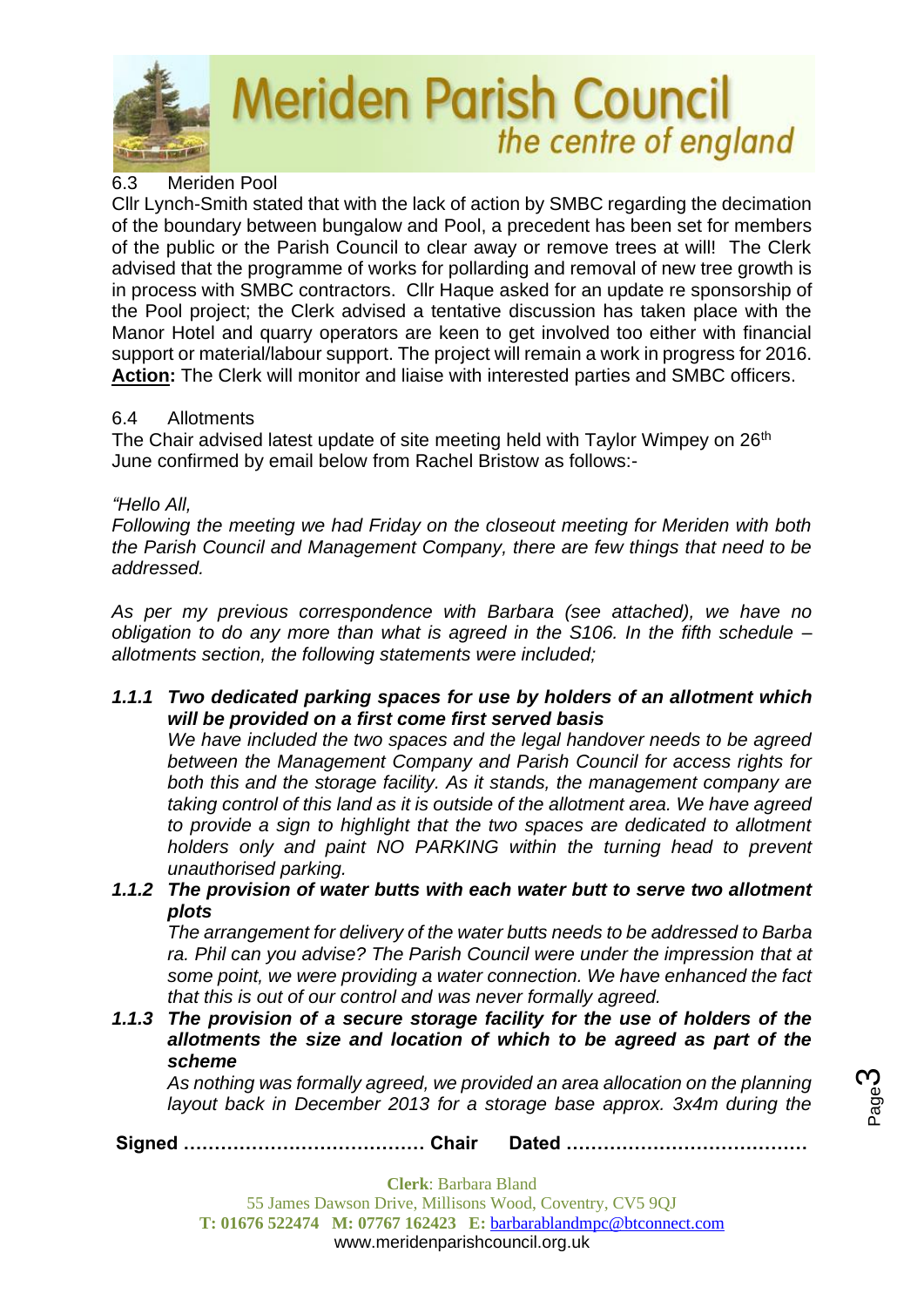

*process of clearing the remaining planning conditions. These amendments were made during the landscaping comments and Barbara was sent the most up to date layout during that time for review along with our proposed details of material (see attached). Barbara has queried whether the Parish Council can*  pay the difference to provide a better specification than what we have *accounted for. Currently, we have proposed a wooden shed and the dimensions have not been formalised. Adam can you liaise with Barbara please and inform her of the timescales?*

*Additionally, we have agreed to provide a sign to the entrance of the site to inform disabled users that the South pedestrian link is not available to wheelchair users, should they wish to use that access in and out of the site.*

*Rob will also contact Solihull Council Highways to query the need for additional safety to the South pedestrian link onto Leys Lane as there has been some concerns from the residents/parish. This will be in the control of the Council so Rob will forward any correspondence onto Barbara.*

*Can the relevant persons ensure that we finalise these arrangements please? Regards, Rachel Jones, Assistant Design & Planning Executive* 

Prior to finalising any agreement with respective solicitors, there are matters remaining unresolved. The Clerk will continue to liaise with Taylor Wimpey.

**Action:** The Clerk will continue to liaise with Taylor Wimpey and update at next meeting.

Additionally the Chair advised that the Parish Council will be providing two allotments to Meriden Bloomers for a community project enabling the growing of plants, plant/produce exchange for volunteers and Meriden School Eco Group. **Action**: Meriden Bloomers.

## 6.5 Footpaths/Forum

Cllr Lynch-Smith reported there was a problem with the entrance to one but SMBC has been advised. There is now an Apps download of footpaths.

### 6.6 Quarries Liaison Group

The Clerk advised the next meeting is 14<sup>th</sup> September. There have been issues of rogue HGVs through the village called in to operators to deal with. There has been an incident of brick debris at Meriden roundabout fallen from loaded lorry – all cleared by vigilant residents.

### 6.7 Solihull Area Committee

The Chair provided an overview of the meeting held on 9<sup>th</sup> July with Leader of SMBC Bob Sleigh and CEO Nick Page presenting the Combined Authority Statement of Interest, launched on  $6<sup>th</sup>$  July 2015, which is an amalgamation of Birmingham,

Page 4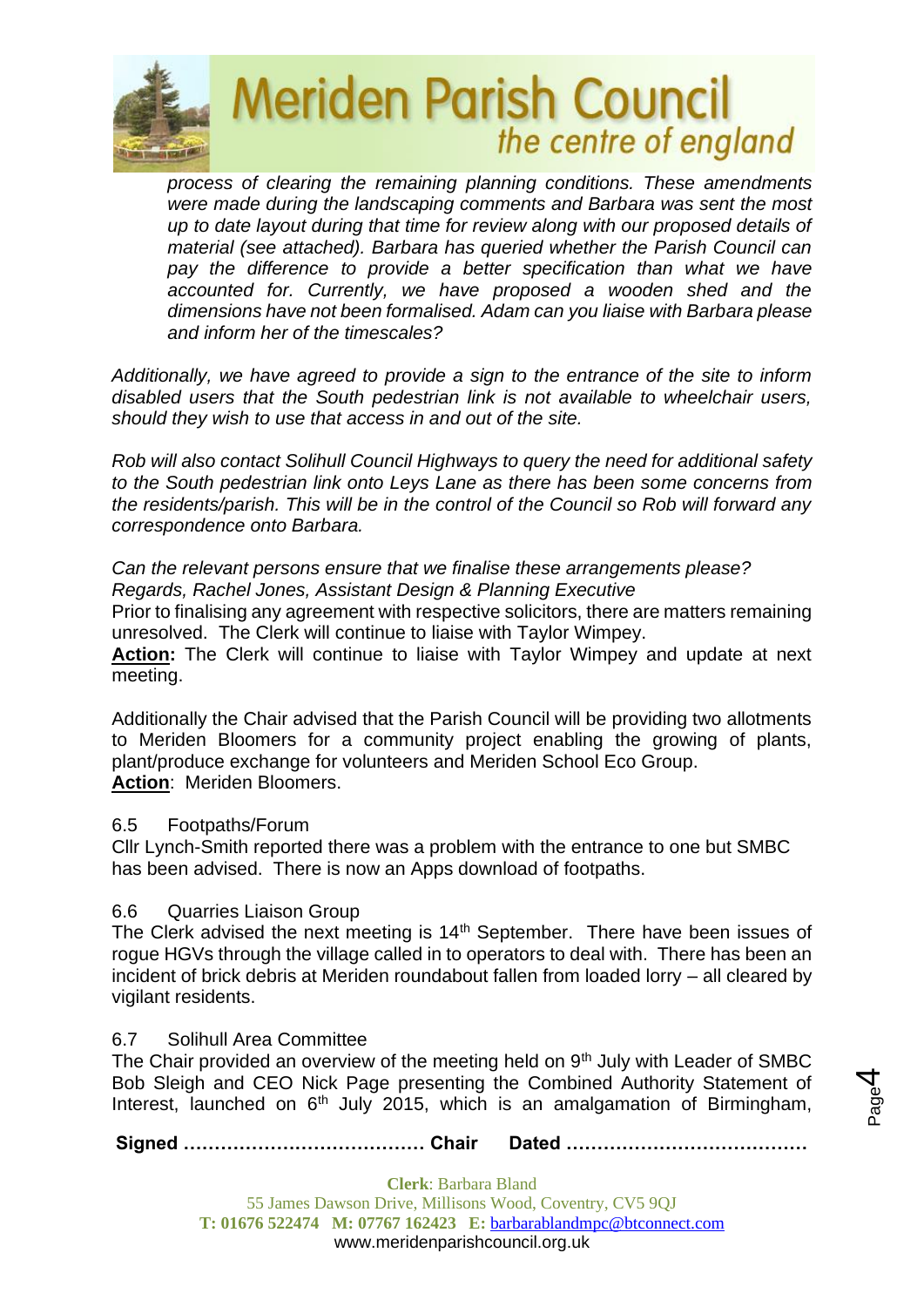

Coventry, Dudley, Sandwell, Solihull, Walsall and Wolverhampton councils to provide a combined authority for the West Midlands. The launch statement was circulated to Members (and this will be attached to minutes for reference), and an invitation to attend a briefing on 3rd August 2015 had been accepted by Cllrs Kipling and Lynch-Smith. Consultation briefings will continue until a final decision being made in October.

John Crossling from WALC also provided an overview of the role played by the association is supporting Parish/Town councils and their Clerks; not least with advisory services such as legal/employment law/finance providing value for money. A programme of training continues which enables clerks and councillors to fulfil quality award schemes for their councils.

6.8 Tree Wardens & TPO List Nothing to report.

#### 6.9 Community Surgeries

The Clerk held a community surgery on 6<sup>th</sup> July 2015 without Neighbourhood Team presence due to extended leave of absence. The following issues were raised:-

- 1. Digby Place. Following up last month's concerns regarding signage to Digby Place that remains unresolved. A meeting with Annie Masters to be arranged from SMBC and site visit.
- 2. Fly tipping between Shepherds Lane and Maxstoke Lane reported to North Warwickshire and SMBC.
- 3. Resident requested signage on green regarding restricted parking be lowered as too high to read.
- 4. Residents individually and collectively not happy with "eyesore" of skip and materials store outside News Express.
- 5. Resident complaints regarding Birmingham Road, overgrown trees and shrubs overhanging footpath and causing obstruction.
- 6. Resident reported concerns re. overgrown pathways, trees, laurels extending over footpaths, overhanging branches, overgrown nettles making areas of footpaths impassable. Millisons Wood footpath from top of Showell Lane to Albert Road particularly unpleasant. With a disabled wife and motorised wheelchair & scooter, it is now becoming increasingly difficult to walk with wheelchair without using cycle lane on highway.

This also includes those pedestrians using the 900 bus stop alighting at top of Meriden Hill and walking down to Albert Road.

Page 5

| <b>Clerk:</b> Barbara Bland |  |  |  |
|-----------------------------|--|--|--|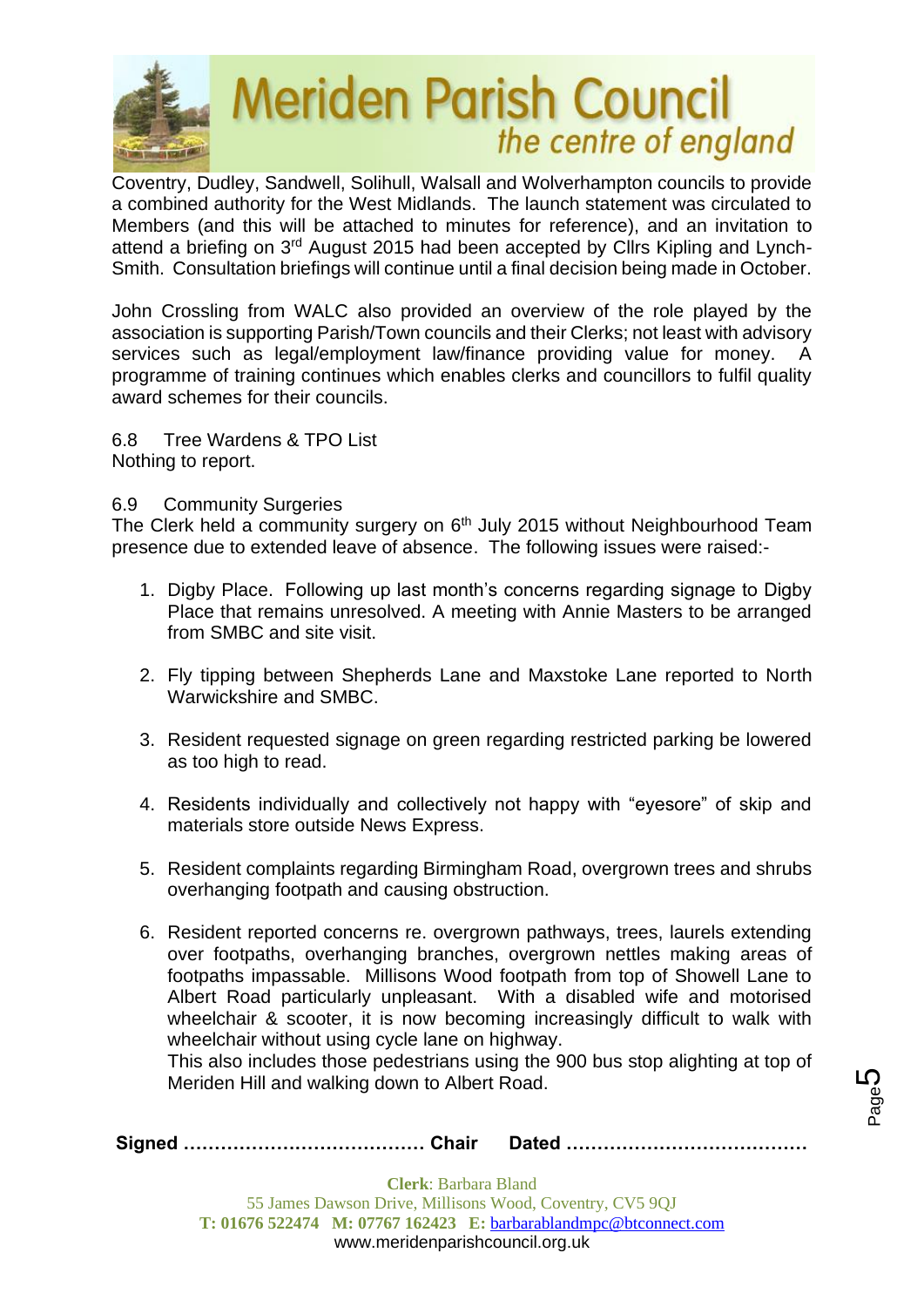

- 7. Litter on walkway from Fillongley Road to Highfield and shops to Arden Close.
- 8. Residents from Letitia Avenue have raised their concerns regarding recent incidents and request Parish Council support.

**Action** The Clerk is awaiting email response from relevant SMBC officers and follow up actions.

### 6.9Community Speed Watch

Cllr Barber advised that the speed watch team is ready to go and the first speed watch will take place on 29<sup>th</sup> July 2015 between 3 and 5pm. Cllrs Barber, M Lee, Lynch-Smith and P Lee will be supported by PC Smith.

**Action**: Cllr Barber to update outcome at next meeting.

### 6.10 Meriden Sports Park (quarterly summary only)

Cllr Kipling requested an update regarding Charities Commission feedback for charity registration of Charitable Trust. Chair advised there was nothing to report. The Clerk reiterated that no information had been received from Charities Commission and we were still inside the 30 day window for their reply. Cllr Kipling wished to record his inclusion in any decision making process with input to conditions attached to revised Articles and Memorandum of Association.

### **7. Clerk's Report**

The Clerk had circulated actions prior to the meeting and drew Members attention to the conversation with the Manor Hotel for an application for a telephone mast sited in their rear car park to be made; the Clerk requested an in principle agreement for further investigations to be made by the Manor Hotel which was considered to be an improvement to the signalling issues in Meriden. All Members unanimously agreed that this was a welcome opportunity to improve the mobile signal for the local residents and business community.

**Action**: The Clerk will advise the Manor Hotel management of Parish Council support.

### **8. District and Ward Councillor Reports**

Nothing to report.

### **9. Correspondence & Communication**

All correspondence had been circulated to Members electronically for their information. Copies of the following were circulated to Members for their information:-

- 1. Highways Old Road Drainage Works
- 2. NALC Local Council Award Scheme
- 3. St Laurence Church acknowledge of donation received.

## **10. Meriden Village Matters**

10.1 Library Update

Nothing to report.

**Signed ………………………………… Chair Dated …………………………………**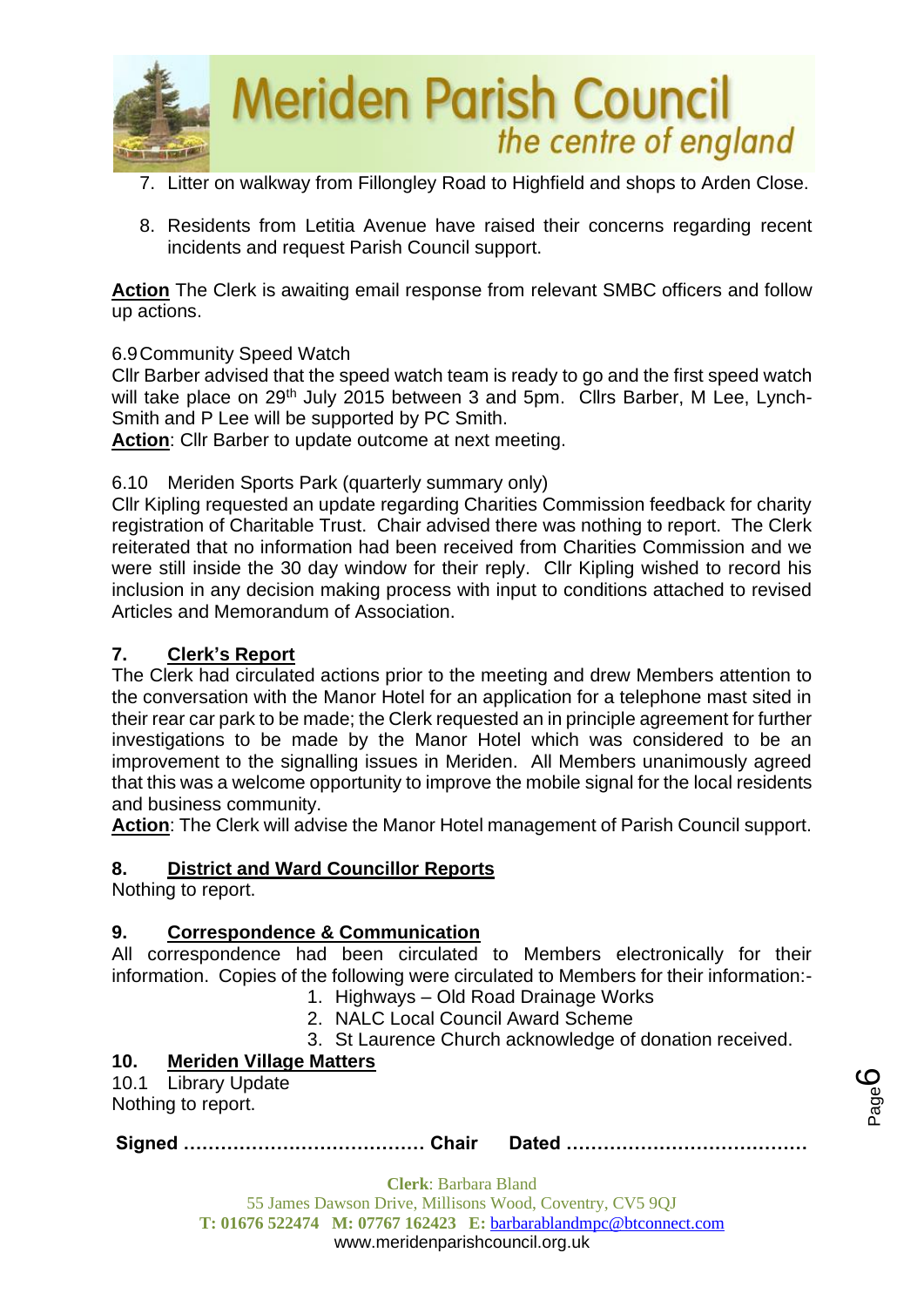

## 10.2 Village Commemoration WW1

The Chair advised that the next event will be 2<sup>nd</sup> August with a cricket match Meriden Spartans v. Royal Corps of Signals with all funds raised going to ABF Charity. Additionally Doreen Agutter, local historian, will be giving a talk on "Meriden in the Great War". Tickets available at £5/head including refreshments. The next meeting is Saturday 19<sup>th</sup> September.

#### 10.3 Meriden Gate

• Freehold Transfer

The Clerk has written to David Waterson and confirmed solicitor's details. James Terry, Wright Hassall will liaise with Josephine Haigh of SMBC Legal Team to bring this matter to conclusion however it is the start of a lengthy legal process.

A further letter has been sent regarding the copse/footpath (bridleway) behind he sports park which had formed part of the original freehold transfer if land to Meriden Parish Council together with the wildflower meadow. (Reference public meeting 27/6/11)

**Action** The Clerk will liaise with SMBC and Wright Hassall. A further email to be sent to Mike Swallow regarding the copse/footpath and wildflower meadow.

#### • Overage

The Clerk has written to David Waterson and spoken with Income and Awards regarding monies owed. The matter has been settled with overage paid by David Wilson Homes to SMBC; the payment to Meriden Parish Council will now be processed with all haste.

#### 10.4 Taylor Wimpey & Associated

The Clerk advised that the layby works had now been rectified and concluded.

#### 10.5 Highways Update

The Clerk circulated a letter received from Harvey Speed regarding highway drainage and carriageway resurfacing works to Old Road, Meriden. The work is outstanding from the public meetings hosted by Neal Thomas prior to his departure. The works are to address issues with the piped drainage system which were identified following a recent CCTV survey of the network. Highways maintenance team have also brought forward proposals to resurface Old Road and this will follow on immediately after drainage works have been concluded. It is anticipated Old Road will be closed for 2 weeks.

10.6 Land Registry & Ownership

Nothing to report.

10.7 Public Convenience Site Transfer

The Clerk advised that the following had been received via email this evening (23/7) from James Terry, Paralegal, Wright Hassall, confirming:-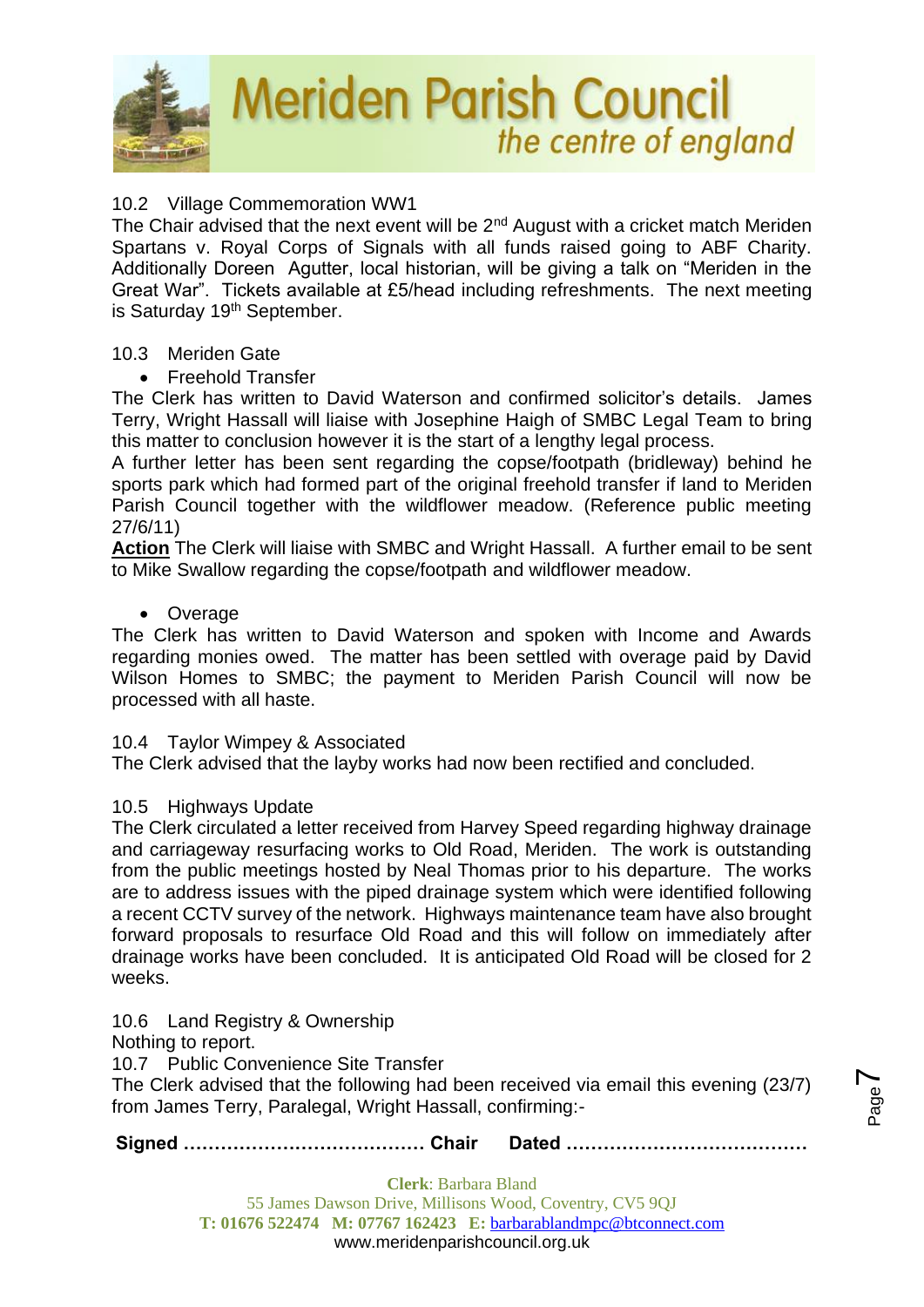

*"With regards to the site of the former public conveniences, I am pleased to note that an agreement has been reached with regards to the memorial now situated at the site. Therefore, we will proceed to liaise with Solihull Council in relation to the side letter in order to formalise this agreement and therefore complete this matter."*

The matter remains with Legal Teams and will be closely monitored by the Clerk. **Action**: The Clerk will liaise with Wright Hassall.

### 10.8 Heart of England & Solihull Neighbourhoods in Bloom 2015

The Clerk advised that judging had now concluded for both competitions. There had been positive comments received however no results will be known until presentation evenings on 10<sup>th</sup> and 15<sup>th</sup> September respectively. Meriden Bloomers are to be congratulated on their efforts, support and volunteering to provide the colourful floral displays and new features enjoyed by residents and visitors.,

**Action**: The Clerk will continue working with Meriden Bloomers and the first Bloomers meeting is arranged for 10<sup>th</sup> September to commencing planning for 2016.

#### 10.9 Litter

With the Bloom preparations litter hotspots have been highlighted around the Parish. A further community litter pick is required and the Clerk will speak with SMBC community team to arrange this.

**Action**: The Clerk to contact Jo Williams from the SMBC Community Engagement Team to arrange.

10.10 Co-Op Update Nothing to report.

### 10.11 Parking – The Green

A suggestion had been made for an increase to the waiting time restriction for parking on the service road. Generally the current restriction was considered to be adequate and there would be no point in increasing the restriction. Blue Badge holders can override the restriction if they need to. The current situation is not helped by 3 car spaces being taken up by a skip and materials store. Additional parking is available in the sports park. Cllr Haque stated that the village population is growing and alternative parking is needed. Cllr Weaver had previously suggested this issue be raised as a bigger piece of work linked to the Neighbourhood Plan.

**Action**: This item will be referred to the Neighbourhood Planning Steering Group for solution. The Clerk will continue lobbying support from enforcement regarding skip and materials storage.

10.12 Pot Holes Berkswell Road

|--|--|--|

Page  $\infty$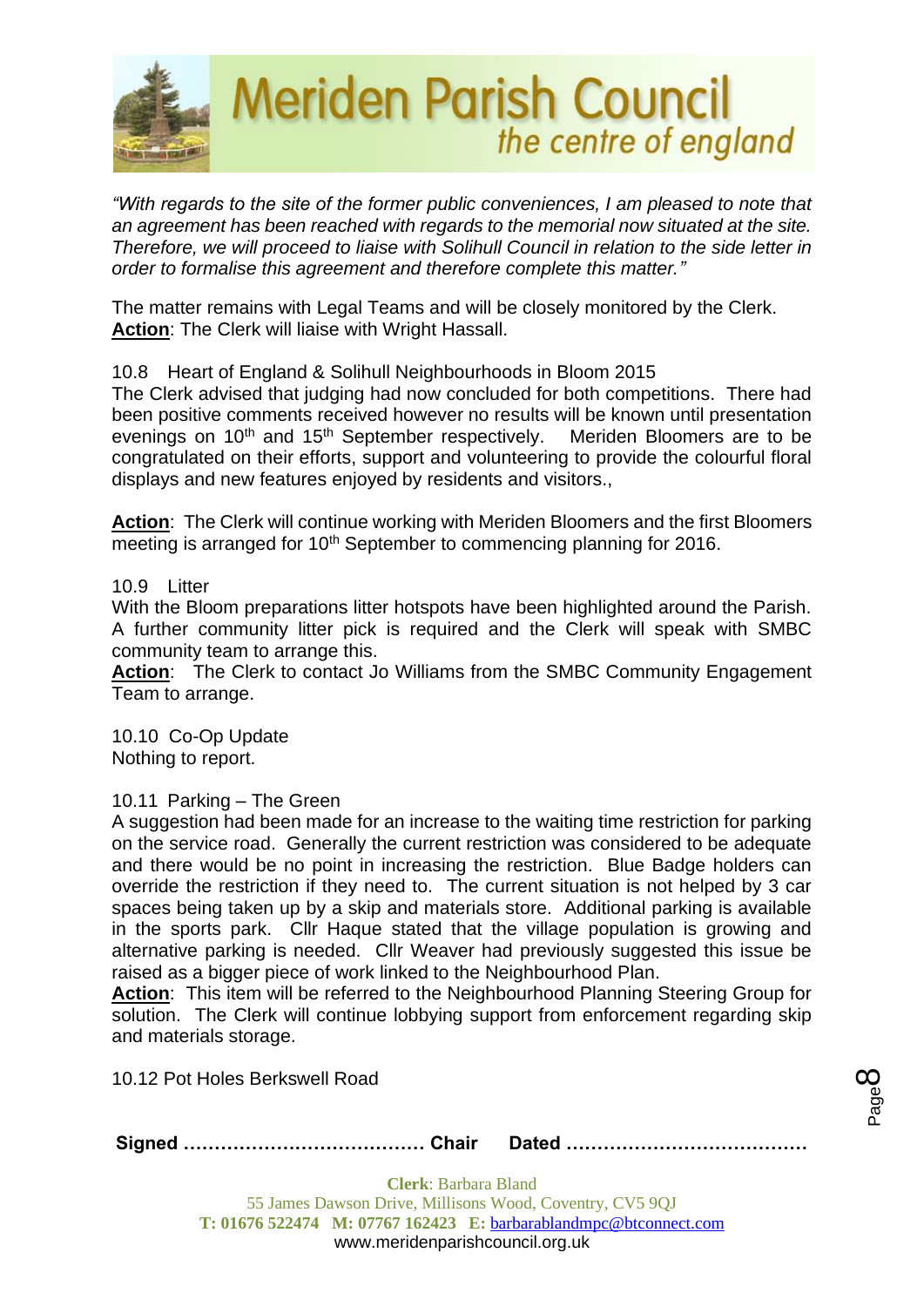

Cllr Kipling raised his concerns regarding the potholes on the section of Berkswell Road between Pool and Heart of England Club. There has been a recent incident of a trailer coming off back of car when car hit pothole!

**Action**: The Clerk to raise with Bruce Brant, Neighbourhood Co-ordinator.

## 10.13 Use of HGV/Articulated Vehicles Berkswell Road

Cllr Kipling raised his concerns regarding 42' articulated vehicles using Berkswell Road to access Pettifors and Home Farm. He further stated that the lane is too narrow for this size vehicle and they are usually in the middle of the road negotiating corners bends in lane etc., causing safety issues for oncoming traffic. Members discussed and considered the issues and wished to raise this with Berkswell PC along with Highways officers for the purpose of width/weight restrictions with the exception of public transport.

**Action**: The Clerk to contact Berkswell PC and Highways officers outlining concerns.

## **11. Solihull Partnership Forum**

Nothing to report. The next meeting is 8<sup>th</sup> September 2015.

## **12. Planning Matters**

## 12.1 Neighbourhood Planning Update

Chair advised the cancellation of July and August meetings due to lack of interest in the Neighbourhood Planning process and limited number of volunteers on steering group. More volunteers are needed. There was good interest at recent summer fayre at Meriden School with a good number of questionnaires being completed and interest in becoming part of process. The next meeting will be 17th September.

### 12.2 To receive update and status on Planning Applications

All planning applications have been circulated to Members for their comments and recorded on SMBC planning portal and hard copy letter to named planning officer. The latest application is for News Express for the third flat in the attic space. Generally Members discussed their dissatisfaction with SMBC planning controls and lack of enforcement regarding the use of the service road as a skip and materials store. Cllr P Lee advised he and the Clerk had met with the planning officer and contractor on site to understand the latest planning application and was surprised to see the car parking space behind News Express with denied access by the landowner. Issues remain outstanding addressing refuse/wheelie bin storage, emergency fire, no accessible rear entrance/exit and dormers to front of property no in keeping with conservation area. Reports requested from Fire Officer and Refuse Management Team. The Clerk had received no support from planners or enforcement to ease the situation and the Neighbourhood Co-ordinator remains on extended leave of absence. Members request the Clerk copy in Nick Page, CEO, SMBC Council to all future correspondence and log a formal complaint.

Page ග